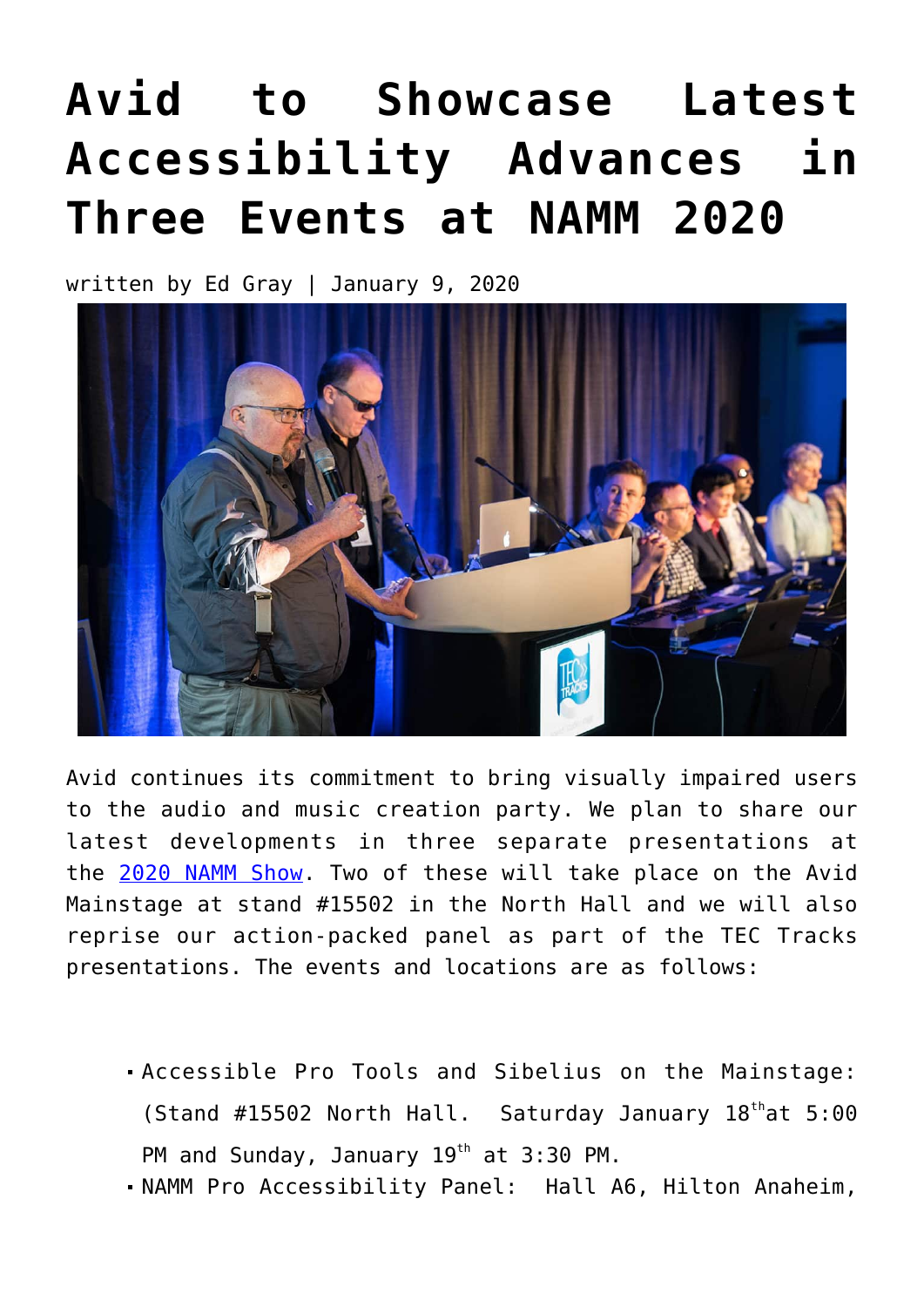$4^\text{th}$  Floor.  $\,$  Sunday, January  $19^\text{th}$  from  $11\!:\!00$  AM to  $12\!:\!50$  PM as part of the [TEC Tracks](https://www.namm.org/thenammshow/2020/events/education/nammu/tec-tracks) presentations.



On the Avid Stage, you will see what a pair of our leading customers can do with Pro Tools and Sibelius without eyesight. Both Slau Halatyn and Chi Kim, long-time visually impaired advisors and testers of Pro Tools and Sibelius, are creating music everyday using these tools, and without sighted assistance. They are not just skimming the surfaces of Pro Tools and Sibelius; they are working with Pro Tools | HDX systems in professional studios and teaching at leading universities. Both have been instrumental in driving accessible functionality into Avid products.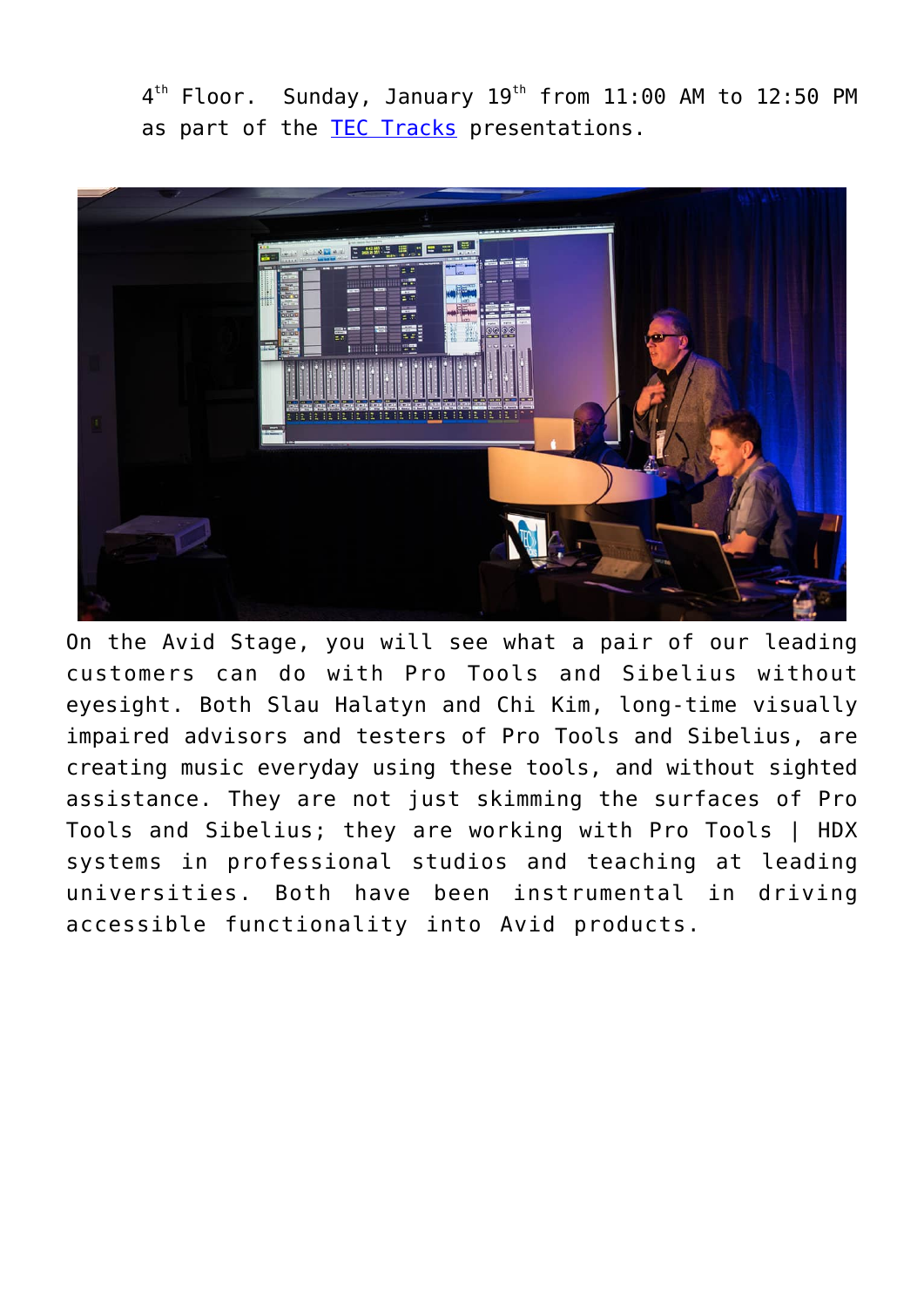

**Ed Gray and Slau Halatyn, Owner, BeSharp Studio**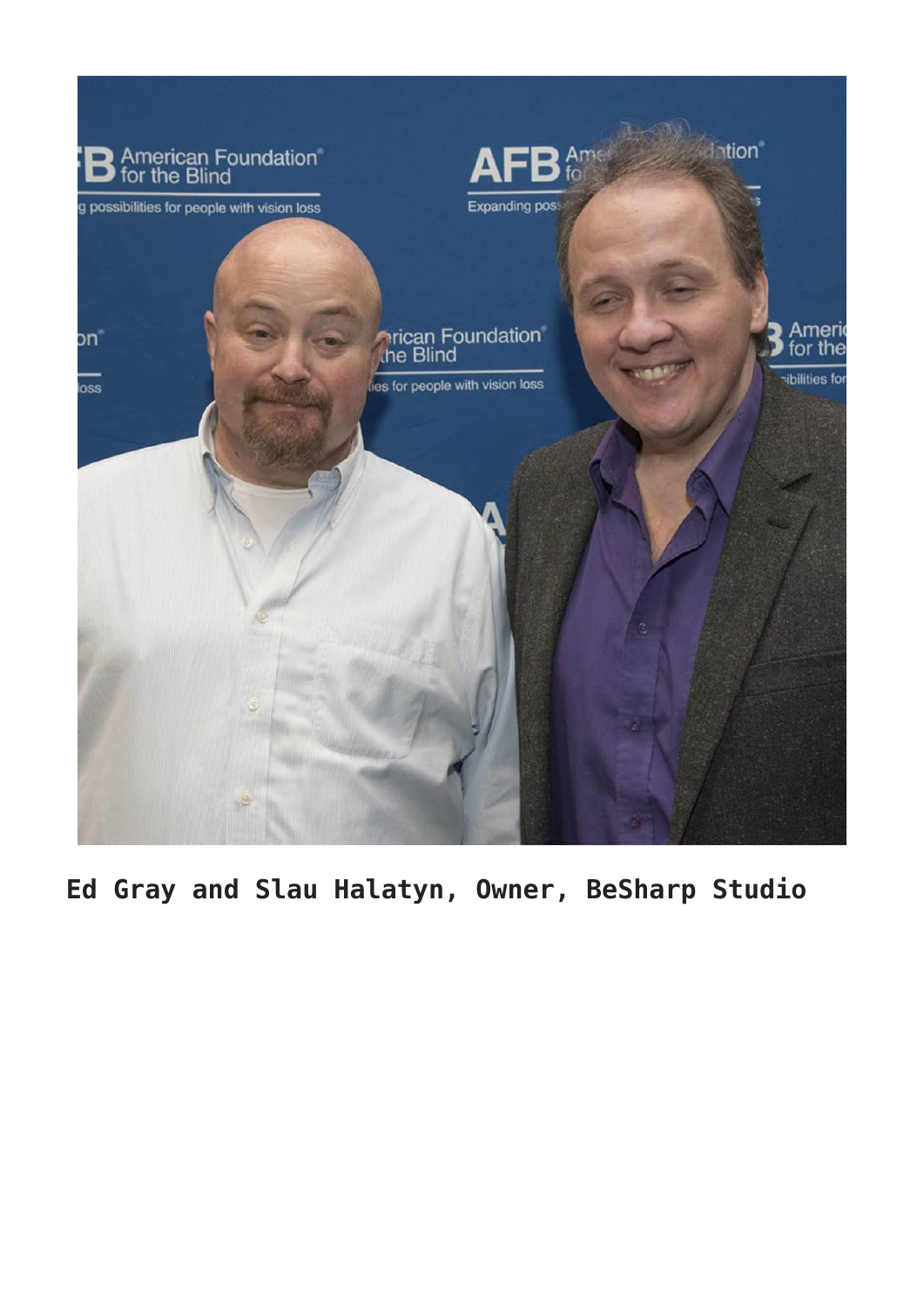

### **Timothy Adnitt, Director, Music Production, Native Instruments**

The mainstage events will be 45-minute panel discussions that provide a look at the excitement that is going on in accessible development for Sibelius and Pro Tools. The usability of Sibelius by visually impaired users has improved dramatically in the past year thanks to a close collaboration with Berklee College of Music. We'll hear from Sam Butler, Head of Product Management for Sibelius and Chi Kim, Associate Professor of Music at Berklee, about our recent collaboration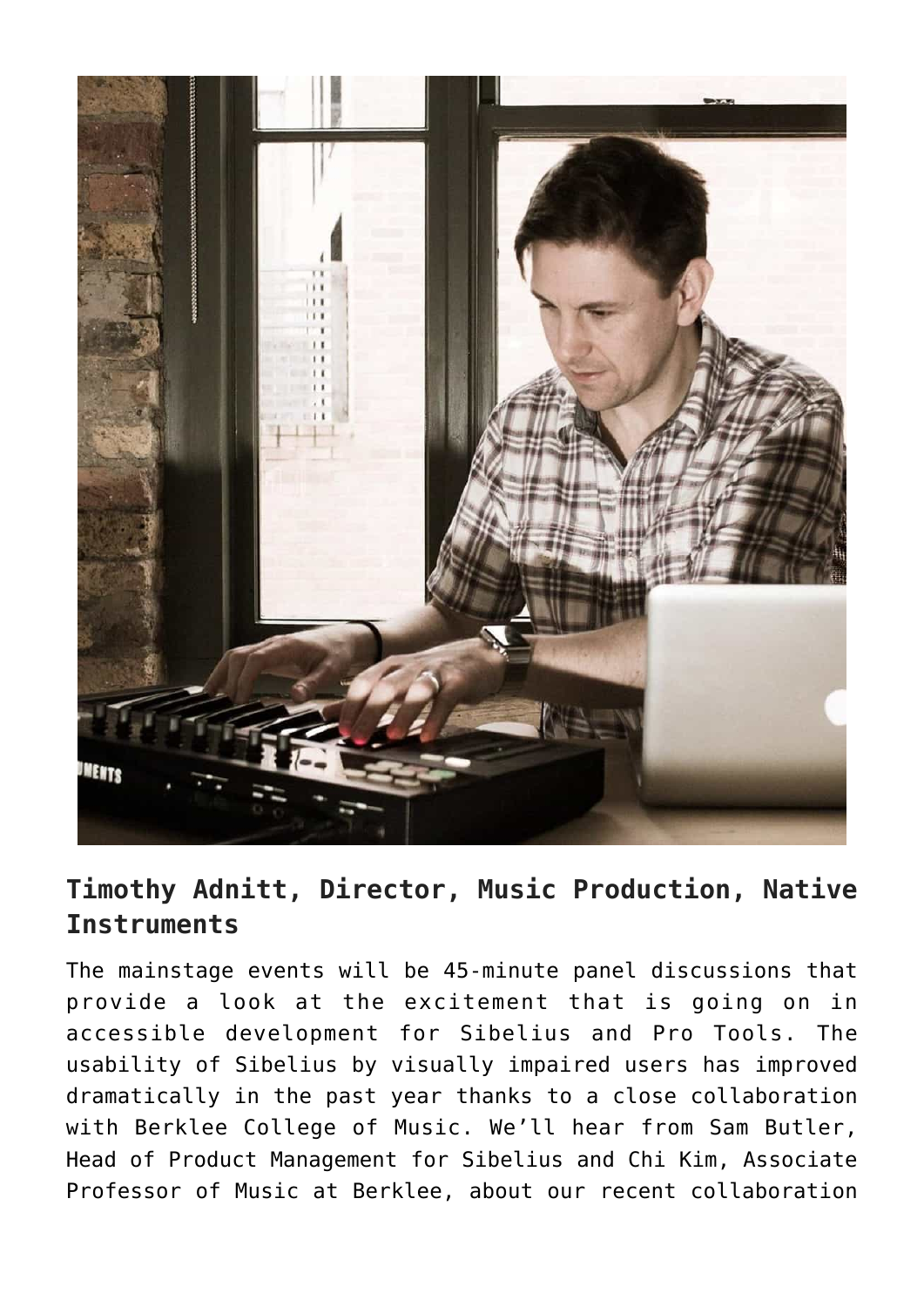and plans for the future. Then both will dive into some realtime score creation showing off the latest ways that visually impaired users can take full advantage of this award-winning music composition and notation solution from Avid. Next up will be Slau Halatyn, owner of BeSharp Studios in New York City and a renowned thought leader on usability of Pro Tools by the visually impaired. Slau, together with a team of beta testers and advisors, work year-round to help Avid prioritize our accessibility fixes and improvements and Slau is one of the most enthusiastic and engaging presenters of the latest advances. We're grateful for the contributions that Chi and Slau continue to make to our ongoing efforts and the best is yet to come.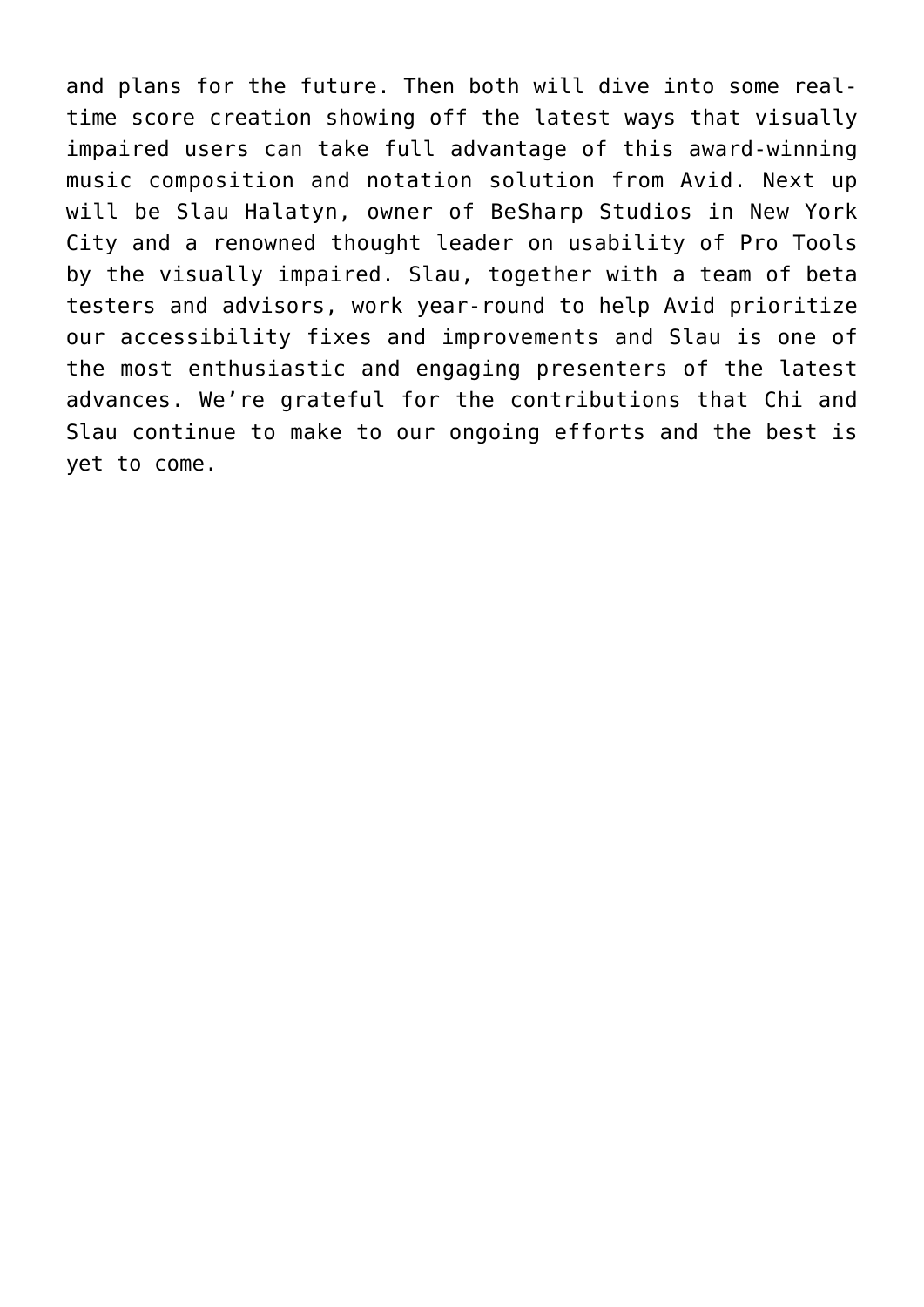

**Sam Butler, Head of Product Management for Sibelius has worked with Berklee College of music to turbocharge its accessibility**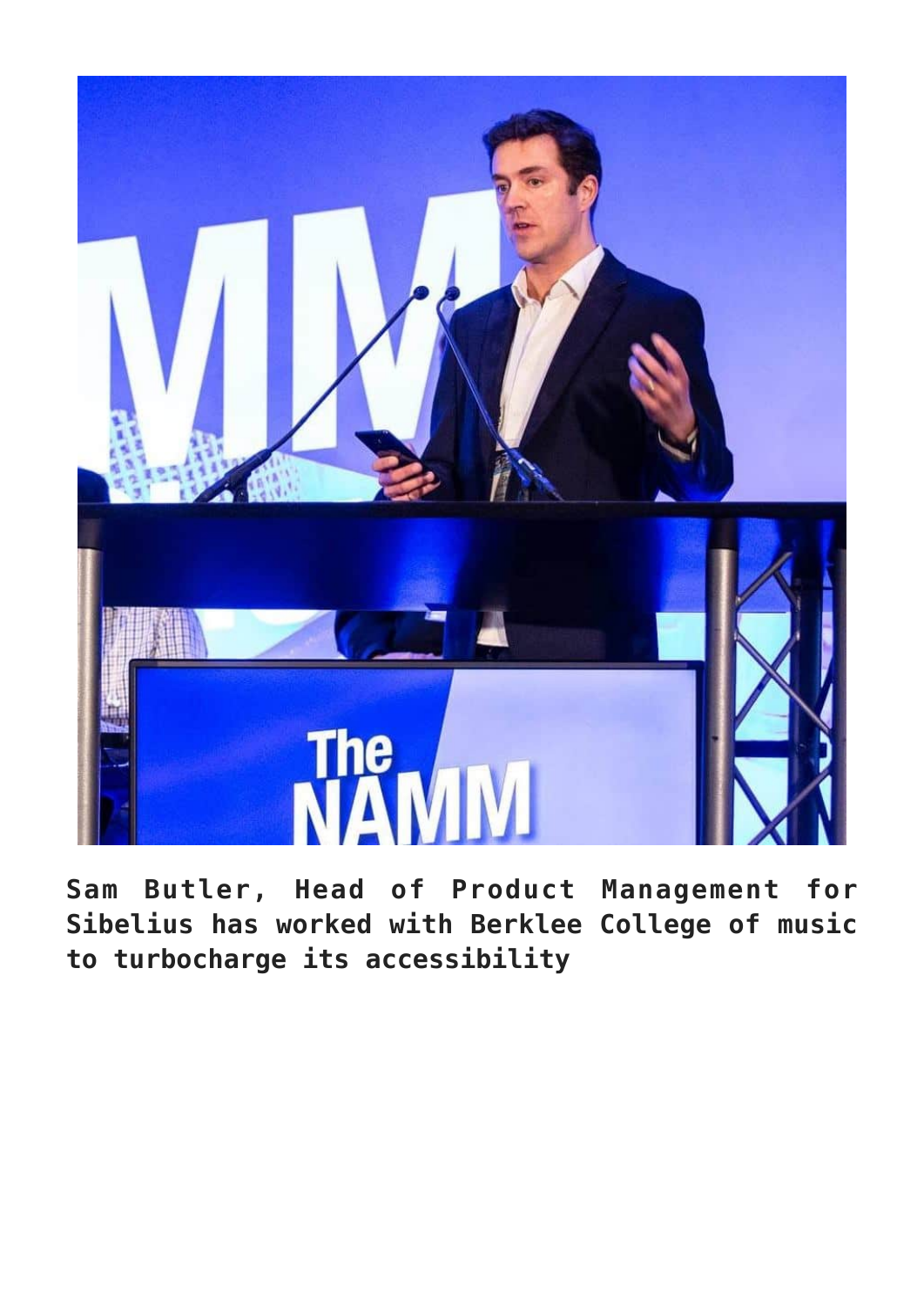

**Rob Arbittier is a musician, producer and Grammyrecognized engineer. He is also a coder and has been a pioneer in the world of non-visual technology for several decades, dedicating much of his life and career to making music and audio technology accessible for artists including Stevie Wonder, Ray Charles and many others.**

Along with the Avid main stage presentations comes the third annual NAMM Pro Accessibility Panel, where Avid joins forces with Native Instruments and with accessibility leaders from Berklee College of Music, I See Music (a leading provider of audio technology training for the blind and adaptive technology services), and other presenters in an informal panel discussion with demonstrations of the latest in accessibility for music creation. This nearly two-hour event promises to move quickly and will cover the following: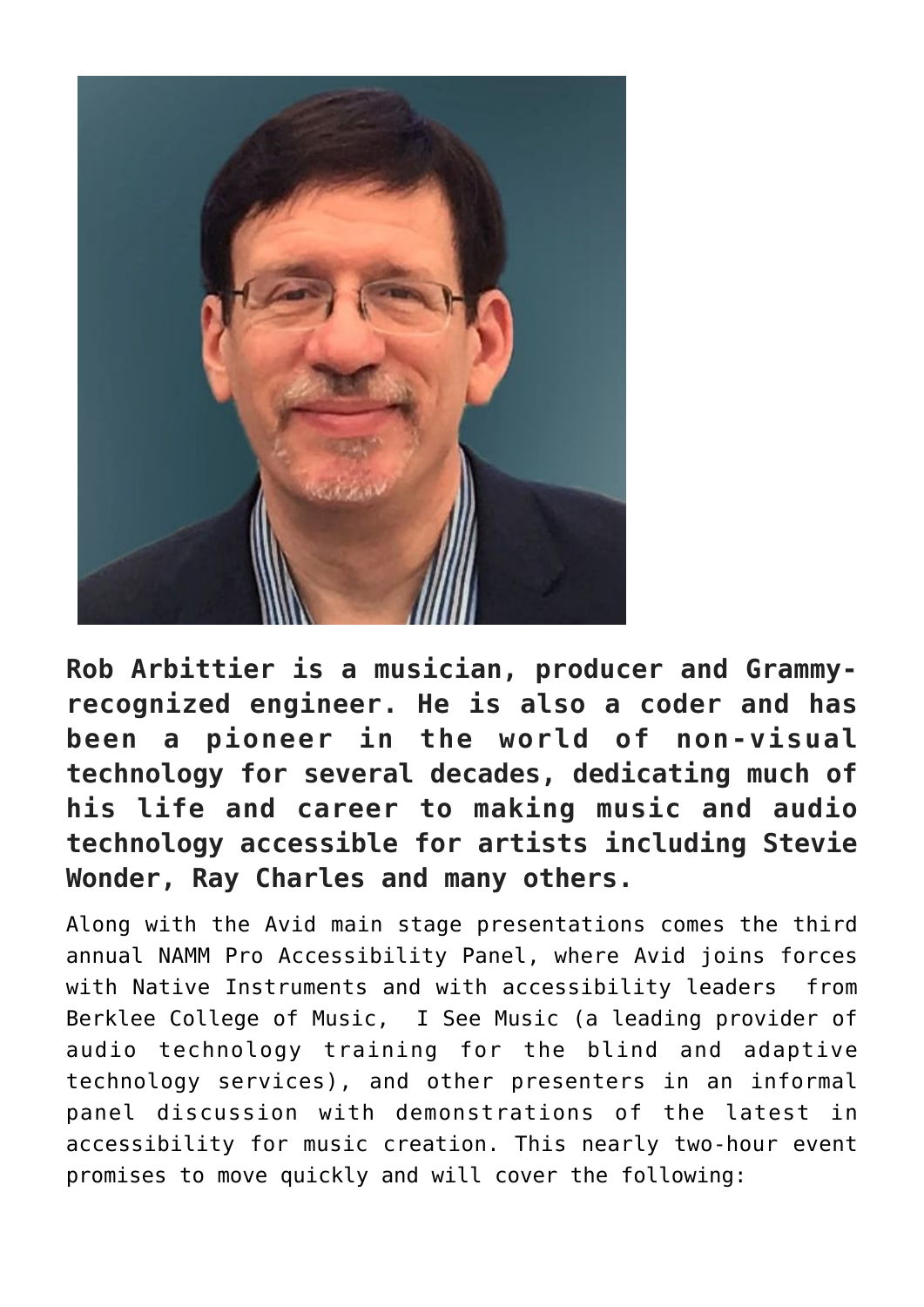- Why developers and manufacturers should pursue accessibility and how to tackle it (Timothy Adnitt, Director, Music Production, Native Instruments)
- Expert demonstrations of leading accessible music creation tools including Avid Pro Tools and Sibelius, Native Instruments Komplete Kontrol, Flo Tools and more (Slau Halatyn, Owner, BeSharp Studios and Chi Kim, Associate Professor, Berklee College of Music)
- Training and education for visually impaired musicians (Byron Harden, Owner, I See Music)
- Teaching music creation in academic settings (Chi Kim)
- Resources for developers and companies beginning the accessibility journey (Ed Gray, Director, Partnering Programs, Avid)
- New for 2020: How I worked with Stevie Wonder and Ray Charles to bring music creation to their worlds (Rob Arbittier, Owner, Noisy Neighbors Productions)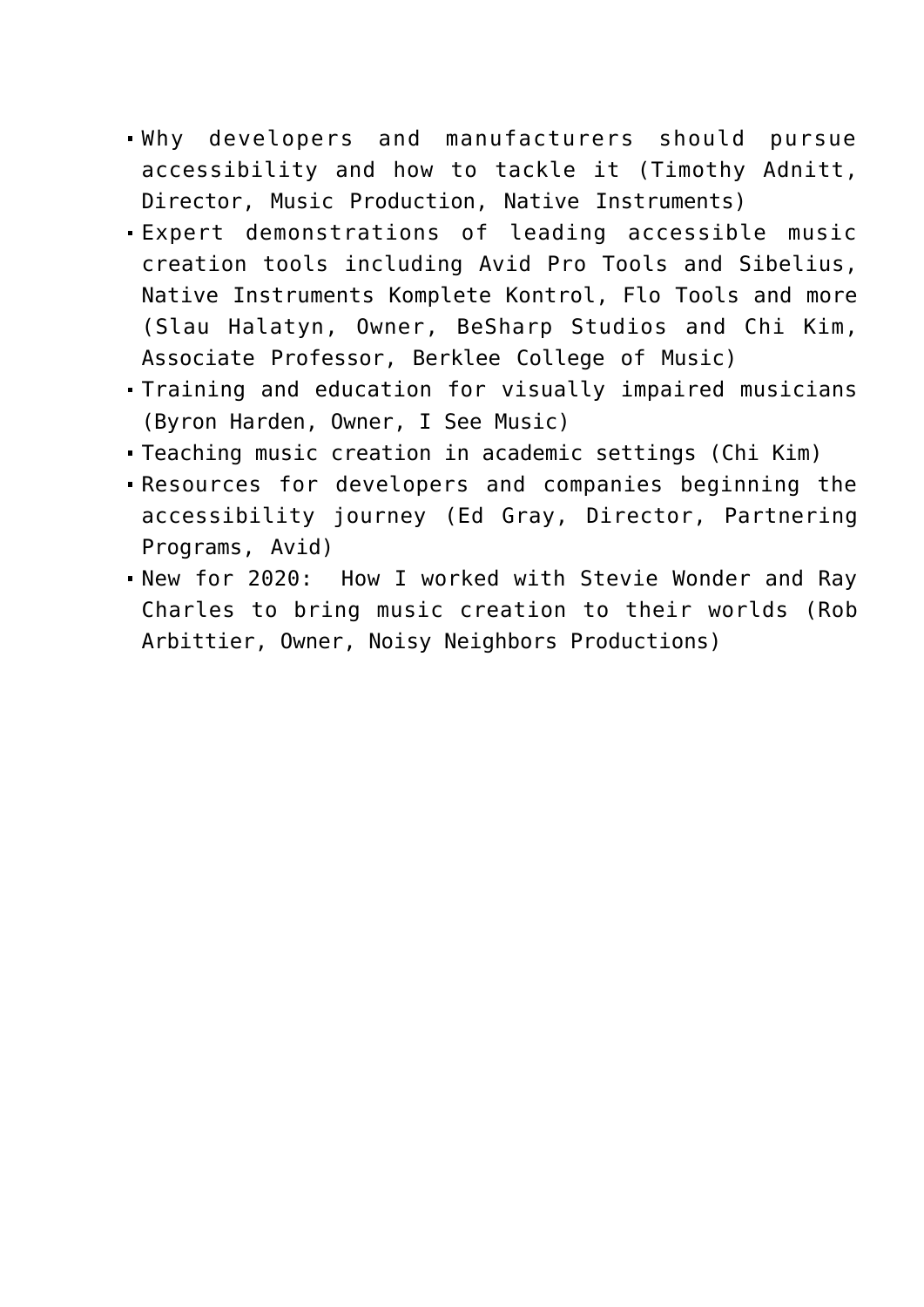

**Chi Kim, Associate Professor, Berklee College of Music**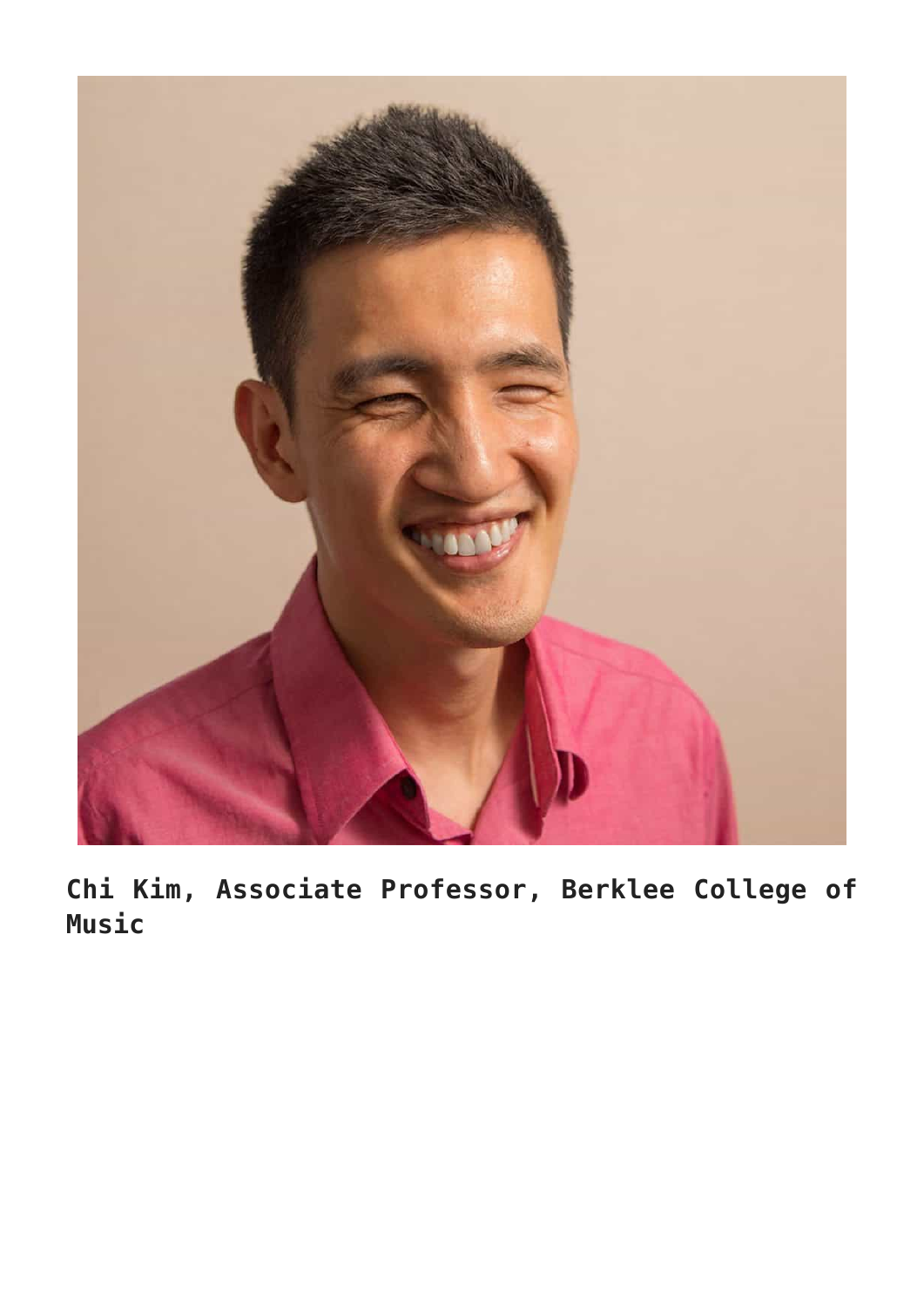

#### **Byron Harden, Head of I See Music**

We look forward to welcoming you to these events and hope you share our enthusiasm for the good that accessible development accomplishes and the new opportunities that it can offer your business.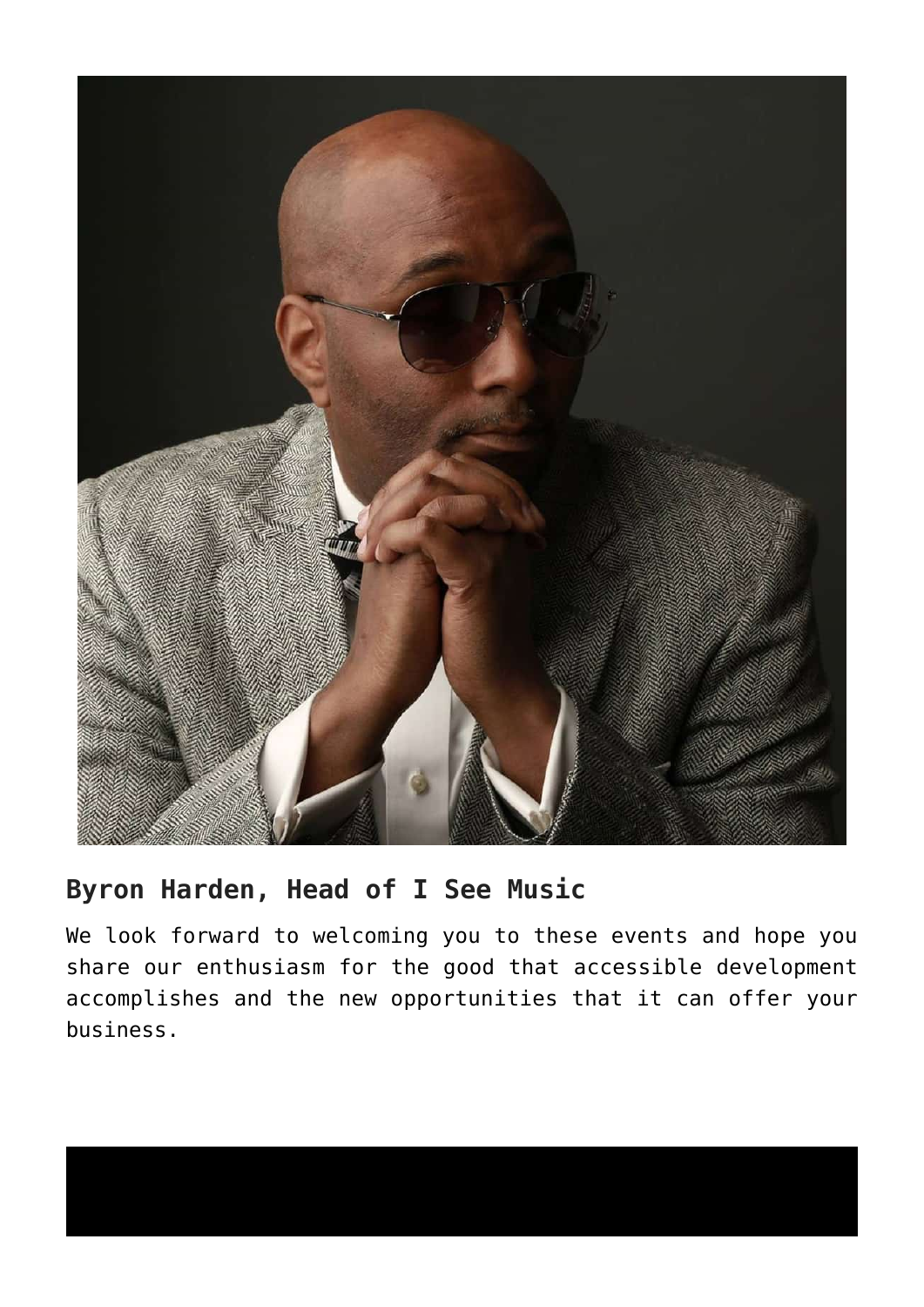## **Make your mark with Pro Tools**

**Create music or sound for film/TV and connect with a premier network of artists, producers, and mixers around the world.**

## **Express yourself with Sibelius**

**Create beautiful, captivating scores more quickly than ever before with the world's best selling notation software.**